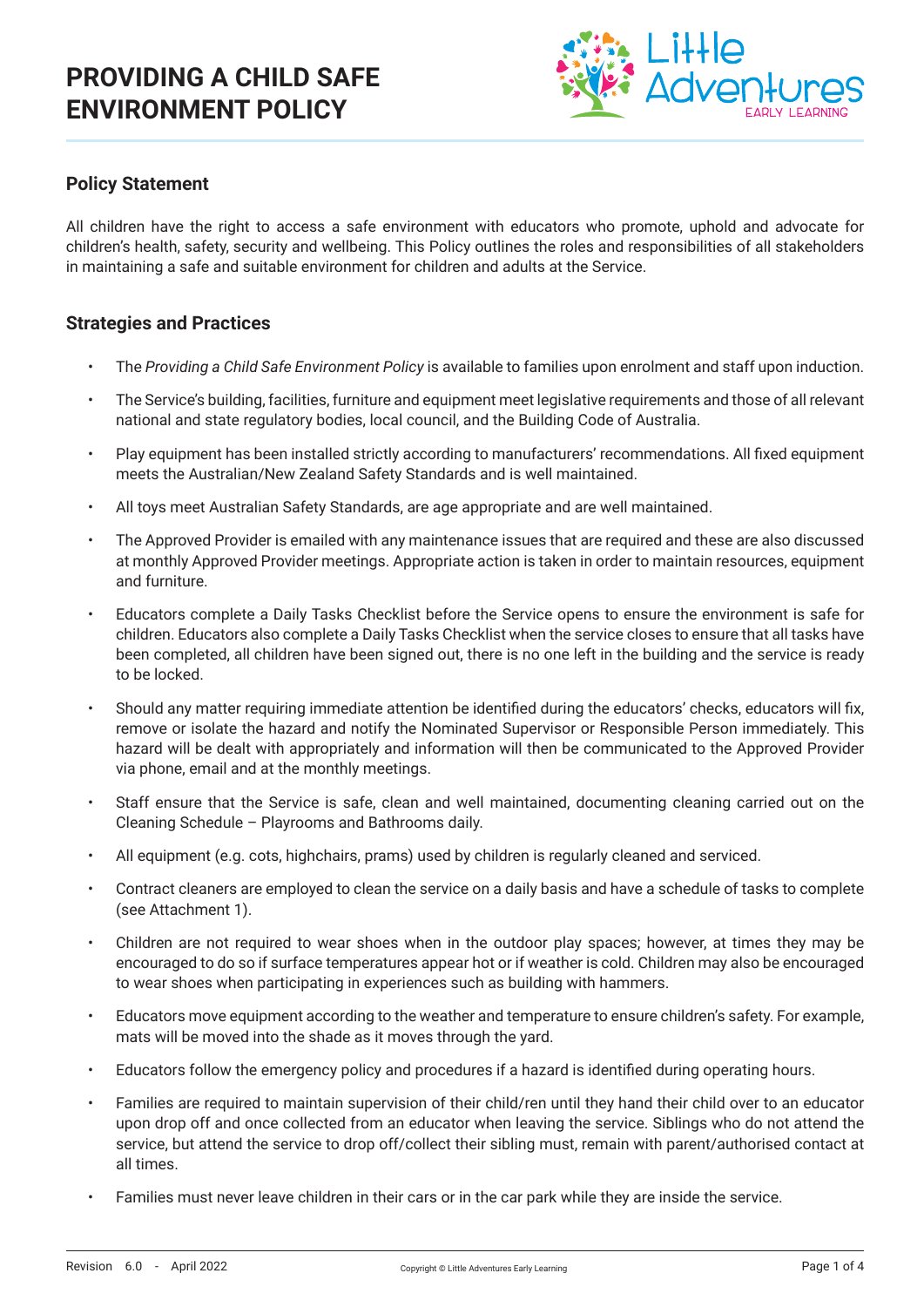

- The services outdoor play spaces are adequately shaded. Each room of the service has access to a large verandah which can be used as additional shade as well as a space to play when it is raining.
- Sufficient numbers of educators are employed to ensure adequate supervision of children at all times. Rosters are managed to ensure that children have access to familiar educators and so that a safe environment can be provided.
- The Service ensures that screening and suitability of staff and volunteers is conducted prior to employment/ engagement at the service. All staff students and volunteers must hold current Working with Children Checks and the Service verifies the status of these checks before commencement at the service. A record of these checks and their expiry dates are kept on each educator, student and volunteers file and in the staff record folder.
- The service is committed to implementing the Child Safe Standards outlined by the NSW Office of the Children's Guardian. The oversight and regulatory mechanisms aimed at protecting children and young people will be adhered to. See Attachment 2.
- All educators at the service are Mandatory Reporters and will follow the services Child Protection Policy if they have reasonable grounds to suspect a child or young person is at risk of significant harm and have current concern about the safety, welfare or wellbeing of a child or young person. Every staff member at the Service holds or is enrolled to complete Child Protection training. The Service maintains an up-to-date record of these qualifications and ensures that they are renewed before their expiry date.
- Every staff member at the service holds or is enrolled to complete first aid, anaphylaxis and asthma management qualifications. The Service maintains an up-to-date record of these qualifications and ensures that they are renewed before their expiry date.
- All educators, students and volunteers are provided with a thorough induction and orientation to the service, ensuring that they are familiar with policies, procedures and the importance of maintaining children's safety at all times.
- Educators must follow the Services *Delivery and Collection of Children Policy* to ensure that the only people that are collecting children from the service are those who are listed as authorised collection contacts in the child's enrolment record or those that have been given prior permission from an authorised contact.

## **References**

- *• Education and Care Services National Law*
- *• Education and Care Services National Regulations*
- *• Guide to the National Quality Framework*
- Australian Child Care Alliance NSW https://nsw.childcarealliance.org.au/members/policies-required-under-regulation-168
- Dr Brenda Abbey (Childcare by Design)
- Oversight and regulatory mechanisms aimed at protecting children and young people https://www.ocg.nsw.gov.au/ArticleDocuments/807/Regulatory\_Oversight.pdf.aspx?Embed=Y

#### **Policy Review**

The Service encourages staff and parents to be actively involved in the review of each of its policies and procedures. In addition, the Service will accommodate any new legislative changes as they occur and any issues identified as part the Service's commitment to quality improvement. The Service consults with relevant recognised authorities, where necessary, as part of the review to ensure the policy contents are consistent with current research and contemporary views on best practice.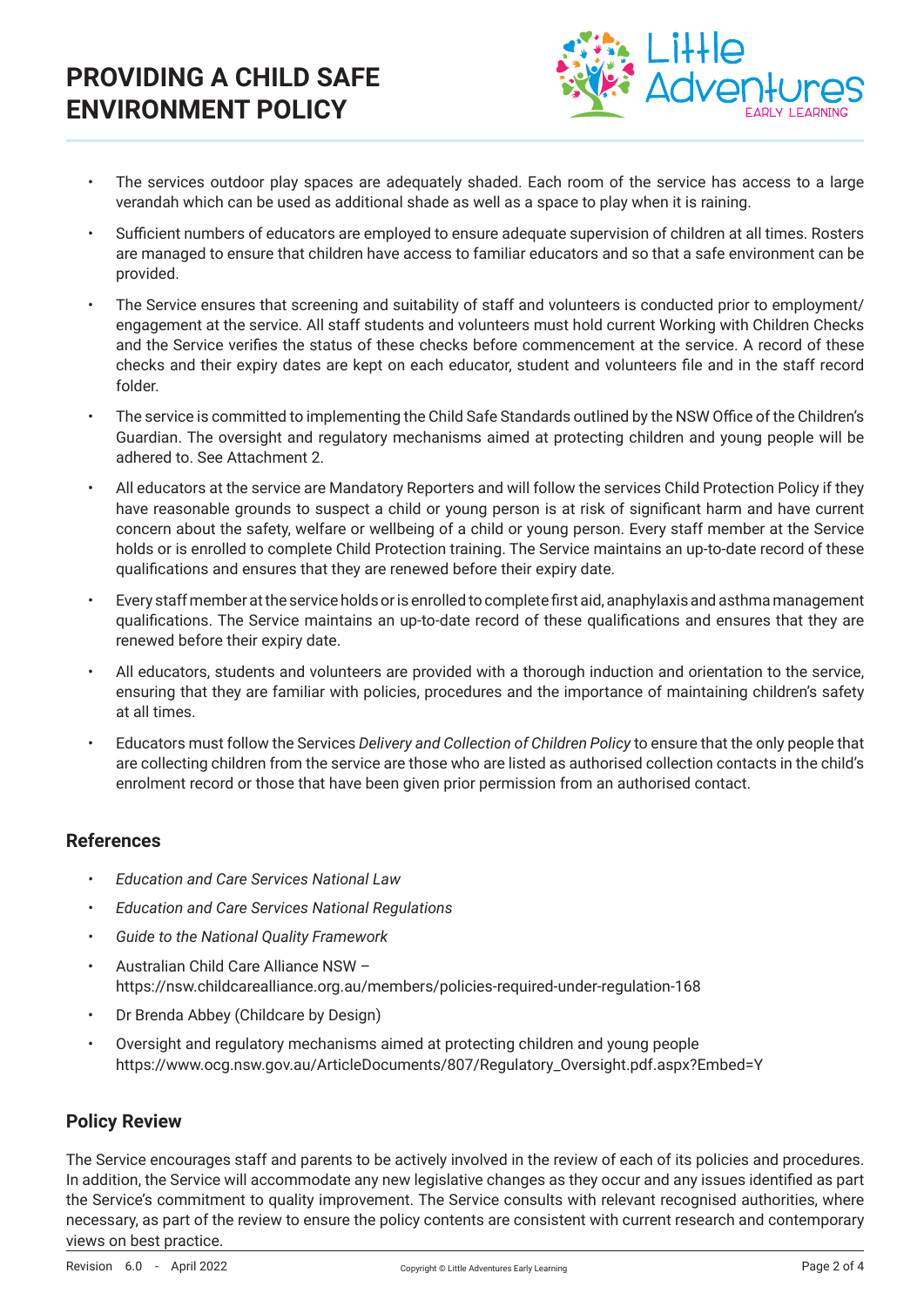

## **Attachment 1**

# **LAEL Cleaning Scope of Works**

#### **Monday/Tuesday/Wednesday/Thursday/Friday – Indoors**

- Door handles, light & fan switches wiped all rooms
- Bench tops, sinks, taps cleaned all rooms
- Indoor windows, sills and glass  $-$  all rooms
- Vacuum mats, carpets and floors whole centre
- Mop floors rinse mop head and bucket after use all rooms
- Clean all toilets including staff and disabled
- Foyer glass door

#### **Monday/Tuesday/Wednesday/Thursday/Friday – Outdoors**

- Bubblers and sinks cleaned
- Windows as needed

#### **Weekly – Indoors**

• Phones & Intercom bases and handsets wiped – all rooms

#### **Weekly – Outdoors**

• Green Council Bin – cleaned inside and out (out Tuesday night for collection Wednesday)

#### **As needed – Indoors**

- Fan blades wiped all rooms
- Indoor windows all other rooms
- Cobwebbing indoors  $-$  all rooms

#### **As needed – Outdoors**

- Cobwebbing outdoors building
- Sweeping/hosing pathways & car park area
- Ezy Waste bins x 2

#### **NOTE: NO SMOKING ON SITE INCLUDING CAR PARK**

**Require a copy of all SDS sheets for the chemicals used for approval for safety around children.**